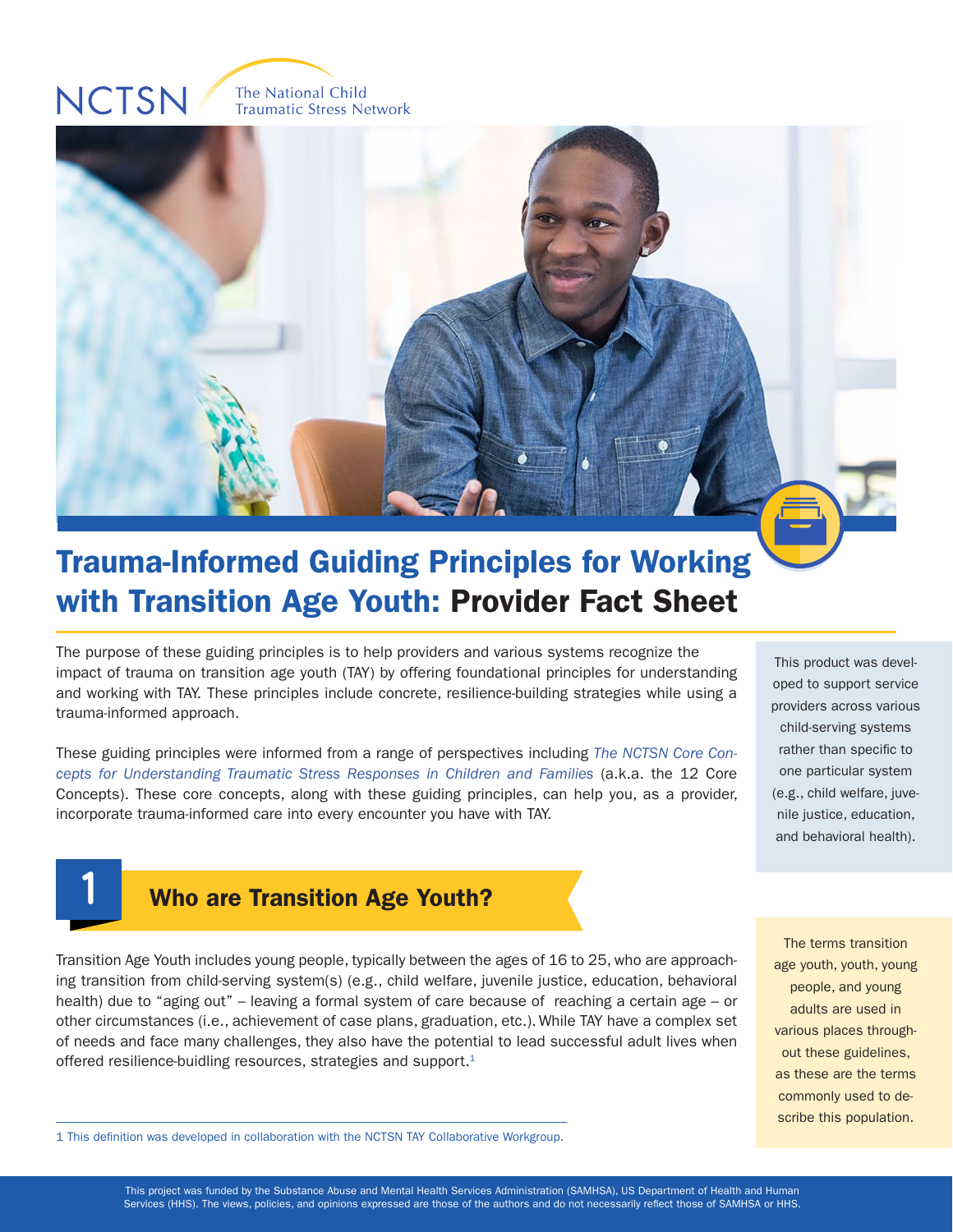When working with TAY, consider the following guiding principles:

#### 1. TAY can have a range of experiences and functional challenges in different areas of their lives.

Developmentally, TAY are in a stage of emerging adulthood. This is a period of growth marked by identity exploration, instability, self-focus, feelings of being "in-between," and optimism for the future.<sup>2</sup> Many cultures and societies regard this unique stage of life, between adolescence and adulthood, as a critical formative phase due to the transition into adult roles and responsibilities.

For youth who have experienced childhood trauma and system involvement, emerging adulthood can introduce additional challenges. These challenges are often compounded by a lack of support from family and service systems, ongoing traumatic stress reactions, and increased demands and responsibilities of adulthood including issues with housing, employment, and poverty. Further, experiences of racism and racial trauma can play a significant role in the challenges experienced by TAY, as youth of color are often less likely to experience reunification (e.g.with birth families or adoption).<sup>3</sup> Therefore, it is essential to give special attention and allocate sufficient resources when working with youth of color.

Evidence indicates that youth who are aging out of foster care are more likely to experience poor outcomes. This can create a perception of learned helplessness, impacting a young person's sense of self and ability to engage in goal-directed activity in the future.4 In comparison, non system-involved peers may have life-long supportive connections and relationships to aid in their successes, such as parents, extended family members, and friends.<sup>5</sup> For instance, approximately half of young adults (ages 18-24) in the United States remain at home, and nearly two-thirds of young adults in their early twenties receive economic support from their parents.<sup>6</sup> TAY may also face additional barriers given the lack of resources and support they generally receive compared to their non system-involved peers. For example, on average, youth in the US are not expected to reach self-sufficiency until age 26, whereas youth exiting the foster care system are expected to achieve a level of independence by ages 18 or 21.<sup>7</sup>

#### Challenges Often Experienced by Transition Age Youth (TAY)

Only 50% of all foster youth complete their secondary education.<sup>8</sup>

Only 6% of former foster youth have a 2- to 4-year college degree.<sup>9</sup>

Up to 40% of young adults who transition out of foster care experience homelessness within the first four years of aging out.3

Approximately 50% of 19–21-year-olds transitioning out of foster care are unemployed.<sup>10</sup>

Approximately 51% of female foster youth are pregnant by age 19, and 46% have repeat pregnancies by age 19.11

70-80% of youth released from juvenile justice facilities are rearrested within three years.<sup>12</sup>

44% of homeless youth had spent time in a jail, prison, or juvenile detention center.<sup>13</sup>

Only 31% of TAY were engaged in either school or work 12 months after release from correctional facilities.<sup>14</sup>

However, amidst these challenges and adversities, it is essential to recognize that these young adults are courageous, strong, and resilient individuals. They have often experienced stress and trauma that many will never experience in their lifetime, and as a result, they have developed strengths and coping resources to survive early in life. These strengths and coping strategies need to be acknowledged and utilized when supporting them. TAY can also help guide providers on how to improve and implement iterative models of care that can inform what a trauma-informed approach can look like for different sets of youth.<sup>15</sup>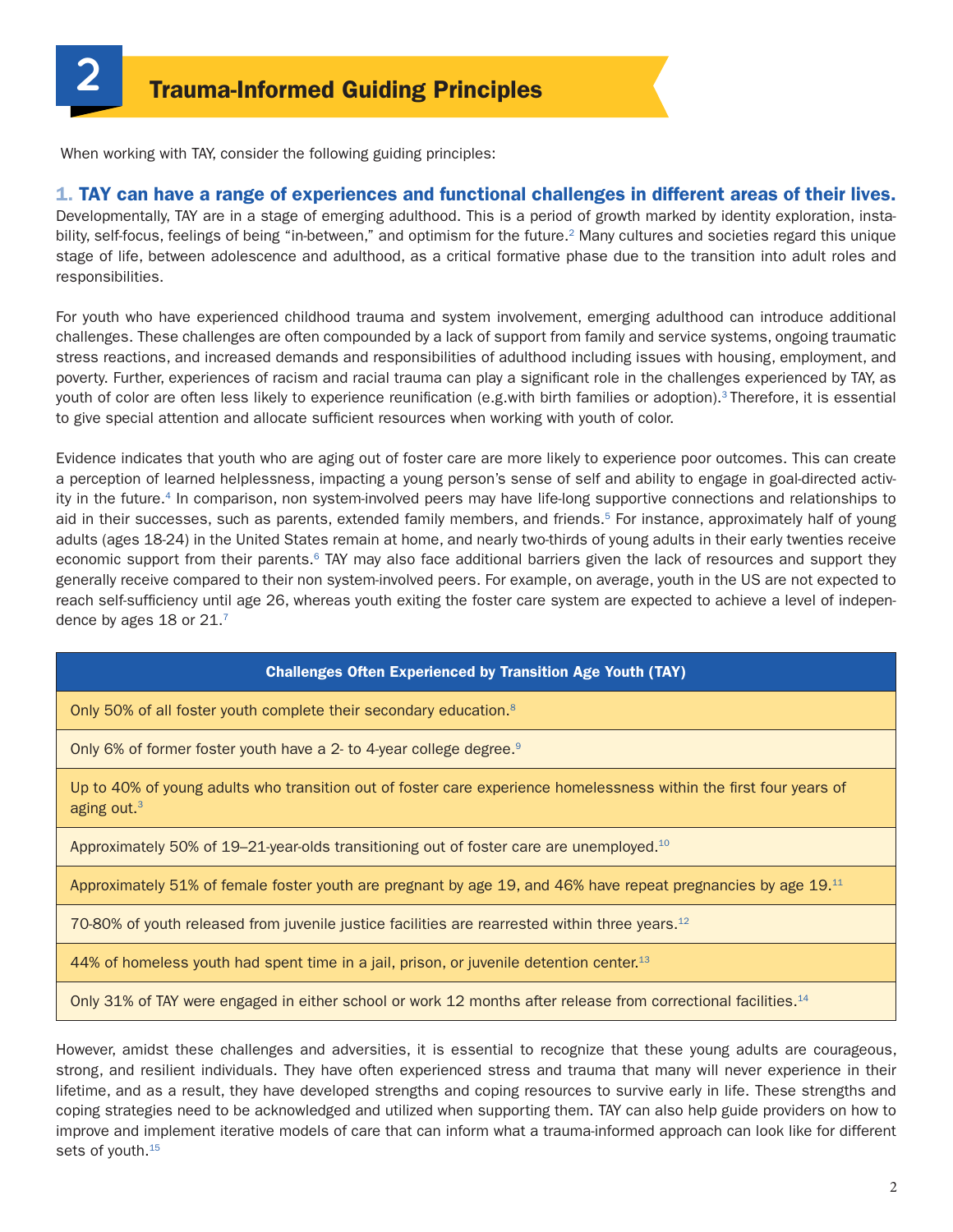To lessen the many disparities faced by these young adults, systems and providers have sought to bridge services for TAY between child- and adult-serving systems to ensure continuity of care and timely access to needed services and supports. Yet despite these well-intentioned efforts, young adults often still find services difficult to access, stigmatizing, and unhelpful or irrelevant to their current needs and/or identities. Additionally, a youth's perception of danger can become exacerbated while transitioning out of child-serving systems into adult services, especially those who have experienced early abandonment and loss. This exacerbated perception of danger can create difficulties in engaging with and trusting new providers and with relationships in general. Providers can support TAY by acknowledging the challenges of their transition, offering guidance, and helping youth build and enhance their support networks and other resilience-building strategies.

#### 2. Culture is interwoven with traumatic experiences, responses, and recovery.

Cultural norms and experiences are particularly salient during this period into emerging and young adulthood.<sup>16</sup> Transitioning young adults' beliefs, attiudes, and behaviors reflect their culture, including race, ethnicity, and sexual identity. In this sense, understanding cultural factors and using a culturally responsive approach allows you to adopt a better, more nuanced understanding of this dynamic period. In contrast, exclusion of cultural considerations can lead to a more constricted perspective that does not consider the cultural strengths the youth may bring to the table.

When considering the needs and strengths of TAY, it is critical to remember that their culture is central to their identity: it helps them define who they are, how they think, what they value, and what is important to them. Culture also affects how young adults communicate and express their emotions, coping responses, and strengths, including maintaining safety and staying healthy.

Culture will also shape the experiences that TAY perceive and interpret as traumatic, their reactions to these experiences, and potential trauma reminders. While using a culturally responsive approach, consider the impact of racial trauma and other cultural stressors, for example, the stress related to acculturation among young adults of color. It is also critical for you, as a provider, to be mindful of power dynamics a youth is experiencing including power imbalance within the relationship between providers and TAY. As a provider, it is equally important to acknowledge and recognize how culture can be a resilience-building asset for TAY.

#### 3. Trauma can impact developmental processes.

Transition age youth are in a unique developmental stage, distinct from both adolescents and mature adults. There are already many potential challenges associated with this stage, but experiences with trauma, loss, system involvement, and other ongoing adversities can further compound this challenging period and disrupt healthy developmental processes for TAY. These experiences may lead to regressions or delayed initiation of age-appropriate activities. Also, the experience of trauma may lead to precocious development, or development that seems to be "fast forwarded" or beyond what may seem age-appropriate. For example, youth may be forced to get a job earlier to help pay bills, take on caregiving responsibilities at young ages, or deal with responsibilities far above their current development level. This can impact their perspectives on work, money, or their relationships with



trusted adults. Youth may also have precocious sexual development related to their past experiences, which can potentially lead to high-risk sexual activity, more inhibitions, or disinterest in romantic relationships. This may also impact the choice of sexual partners, dating behavior, atiitudes and preparation for parenting and family life.

Regarding identity development, trauma and loss experiences can lead to a development of self that is marked by negativity, confusion and fragmentation, or a limited ability to see oneself in the future. Yet while TAY may develop at a much faster pace in relation to their experiences of trauma and loss, for some youth, it may promote their creativity, independence, a greater sense of intuition, and adaptability to change.

Further, the transitional age brain, which is still evolving and developing, can pose challenges for young adults under any circumstances. Given the "neurodevelopmental mismatch" that occurs during this developmental period, transitional age youth may be more likely to engage in behaviors that can lead to negative outcomes, morbidity, and mortality.<sup>17</sup> But when compounded by experiences of trauma, brain development and functioning can be greatly impacted which can lead to a broader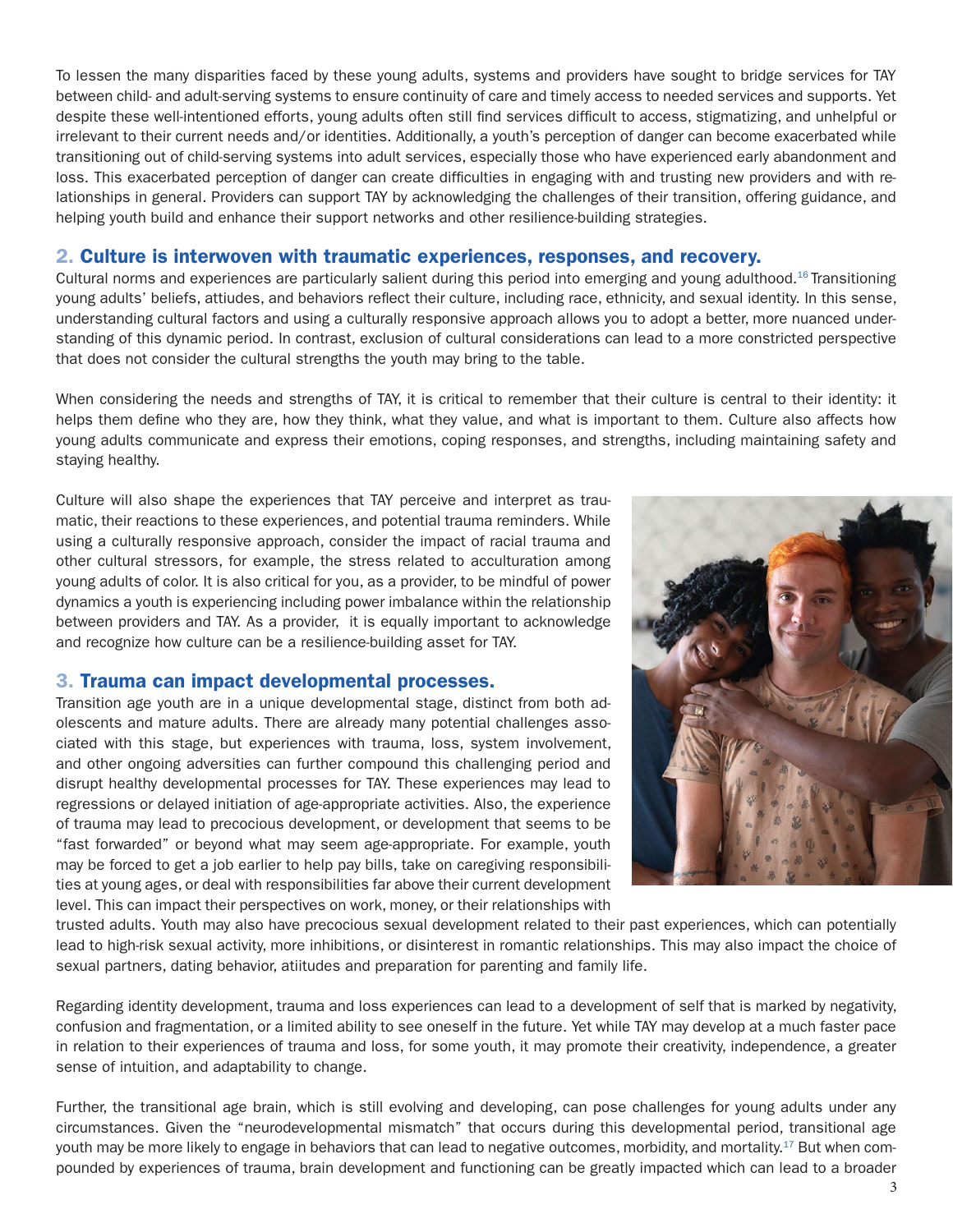range of adverse outcomes. $17$  TAY can exhibit several neurobiological challenges in response to chronic experiences of trauma and adversity including:

- The brain going into "survival mode" as it grows and develops over time.
- Automatically engaging in protective or "fight or flight" actions.
- Being hypervigilant, including scanning the environment or being on guard for danger.
- Attempting to block out or not think about upsetting things.
- Being unable to regulate aggression or use techniques to manage anger.
- Having difficulty with emotional and behavioral dysregulation.
- **Experincing problems with memory and learning.**
- **Engaging in risk-taking behaviors.**
- Having challenges with sustaining goal-directed activity.

These types of reactions may be common as TAY constantly anticipate danger and threat in their environment. Engaging in risk-taking behaviors can also lead to the emergence of future behavioral health challenges and future systems in-

volvement as these disruptions can cascade forward and hinder decision-making or other behaviors. This can leave TAY less prepared to accomplish tasks and take on the responsibility needed to move into adulthood successfully.

#### 4. Trauma can have an impact on coping responses.

Recovery from the adverse effects of stress and trauma begins with recognizing that the experience of imminent threat/ danger can lead to changes in the way an individual learns to cope and continues to manage stress. A trauma reminder (or trigger) is something (such as a feeling, taste, sight, sound, smell, person, etc.) that causes an individual to remember their traumatic experience, many times in powerful, emotional ways as if the trauma is happening at that moment. For example, a youth may experience a trauma reminder when a provider's voice sounds similar to the parent that physically abused them, or if a youth smells a fragrance or scent that is a reminder of their abuser. Reminders can lead to a range of responses/ behaviors that are designed to help youth cope during and/or immediately after a traumatic event as well as over time. While these coping strategies are necessary and effective in the face of trauma, you want to be aware when these strategies interfere with the youth's ordinary day-to-day activities.

Given the complex experiences with trauma, loss, and other stressors, it is vital to consider the varied forms of coping that TAY may use in response to current situations that might have helped them in the past. While these responses may be labeled as unhealthy coping strategies, they are often adaptive responses to the complex experiences TAY have faced throughout their lives including difficulties they face as they transition from child- to adult-serving systems. These behaviors or responses to stress may include:

- **Difficulties with acting out.**
- **Experiencing aggression.**
- Using substances.
- **Engaging in self-harm or experiencing suicidality.**
- Having problems with unhealthy relationships.
- **Experiencing withdrawal and avoidance.**

Therefore, it is essential for you, as a provider, to redefine and understand these responses as adaptive and potential ways of coping with trauma and its effects without simply considering these youth to be dysfunctional.

#### 5. Providers have an essential role in supporting resilience-building strategies.

The unique needs of transition age youth often require you to offer support and strategies that are sensitive to their past experiences but also help them build competencies to succeed in the future. In addition, there may be several avenues to enhance existing skills and build healthy or positive coping strategies for TAY, even during the challenges they face.

As a provider, you play an essential role in helping TAY recover from the impact of trauma and to build strengths and coping skills to more effectively transition into adulthood.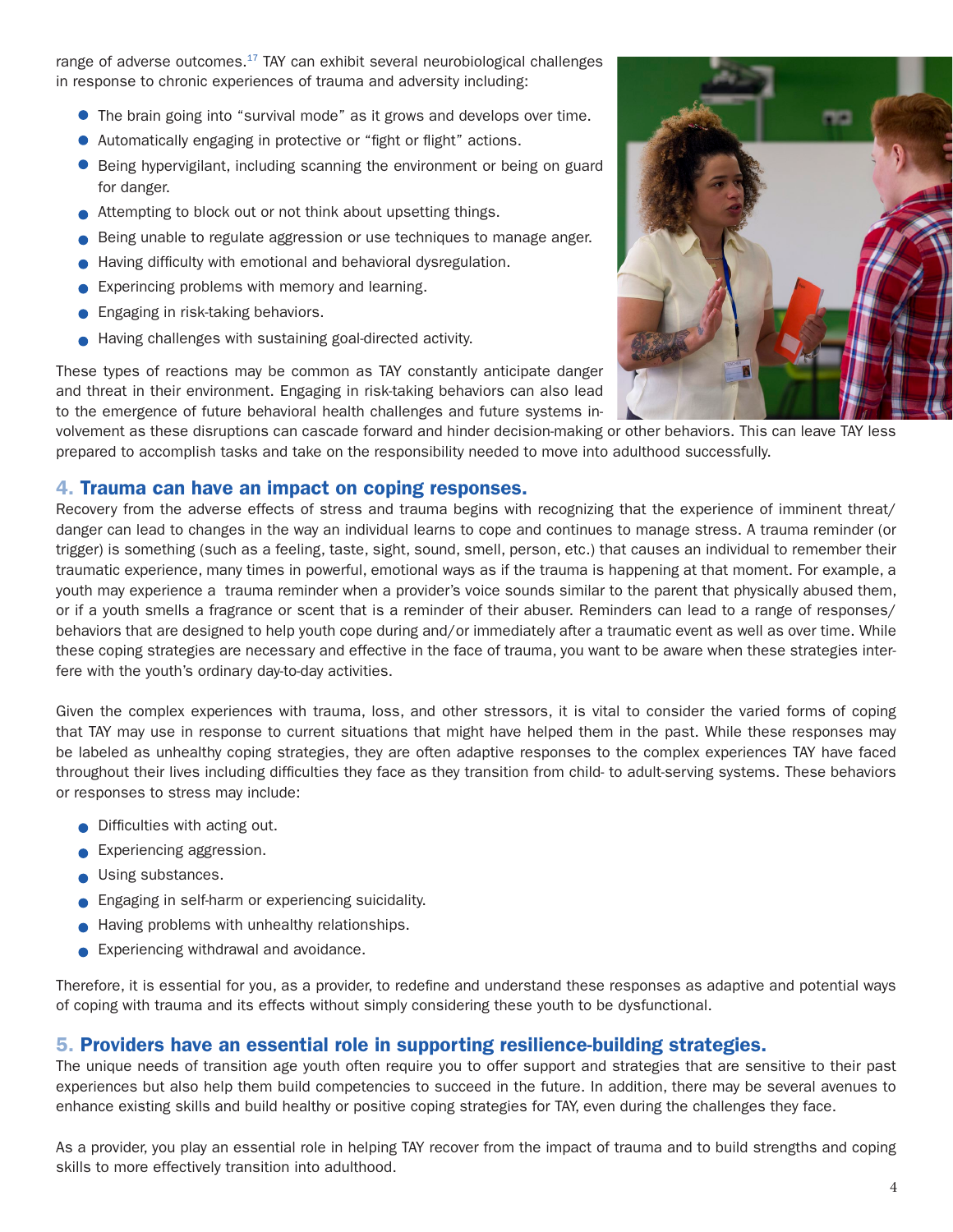*The following are suggested strategies that may assist you in your work with TAY:* 

#### 5.1. Enhance Physical and Psychological Safety

Transition age youth who have experienced trauma may still feel unsafe even when they are no longer in danger. For instance, sometimes even a noise or a person's tone of voice can trigger or serve as a reminder for the feeling of being unsafe and elicit a reaction that you might not expect or understand. Therefore, in addition to ensuring physical safety, it is important to help TAY feel emotionally safe (e.g., able to trust others, comfortable being open and vulnerable, etc.).

When establishing safety, you must consider the impact of racial trauma experienced by youth of color. The unpredictable nature of racist events can lead youth to being and feeling constantly threatened. Frequent exposure to race-based violence, racial discrimination, and microaggressions reinforces the sense that the world is unsafe and that there is no one you can trust. It is important to be sensitive to these experiences and acknowledge them when supporting youth of color.

Establishing psychological, emotional, and physical safety are prerequisites to the foundation of promoting positive youth developmental outcomes. First, youth must have their basic needs met and they must have any exposure to obvious trauma reminders minimized. Feeling safe is also about establishing a trusting environment that is nurtured by supportive adult relationships involved in the youth's healing process.

#### *Consider these strategies in your work :*

- **Support TAY in identifying their trauma reminders or triggers.**
- Support TAY in understanding their responses as coping strategies. Help TAY understand that their strategies to cope may have previously worked, but they may no longer be benefiting or aiding them in their overall health and well-being (e.g., self-medicating, binge eating, etc.).
- Explore coping skills that are healthy and reduce reliance on maladaptive strategies (see section Enhance TAY Internal Assets and Strengths for more).
- Establish a sense of cultural safety by creating space to work with youth of different cultural backgrounds that does not diminish, demean, or disempower them, but allows them to feel secure in their identity and culture. Acknowledge power imbalances and disparities. Youth are more likely to listen and positively respond to recommendations if you help them feel safe.
- Elicit input from TAY on their treatment or service plan and related activities. Youth who feel that their input and involvement are important, valued, and heard will feel safer to engage in programs more fully.

| <b>Suggested Strategy</b>                                | <b>Concrete Actions</b>                                                               |
|----------------------------------------------------------|---------------------------------------------------------------------------------------|
| Encourage TAY to employ coping strategies that can be    | Encourage TAY to listen to music, engage in yoga/medita-                              |
| associated with positive outcomes                        | tion, exercise, journaling or art positive outcomes                                   |
| Help foster nurturing environments for TAY considering   | Provide comforts, such as snacks, computer or video                                   |
| their preferences                                        | game access, and other age-appropriate activities                                     |
| Train staff on trauma-informed approaches, including     | Ensure that all staff at every position in the organization                           |
| practices that are equitable and inclusive               | receive training in trauma-informed approaches                                        |
| Create a safe and inclusive space that allows for repre- | Connect youth with providers who they relate to or may                                |
| sentation                                                | identify with                                                                         |
|                                                          | Recruit and hire a diverse workforce                                                  |
|                                                          | Respect gender identities by offering access to<br>restrooms that youth identify with |

Here are a few examples of how to turn strategies into action: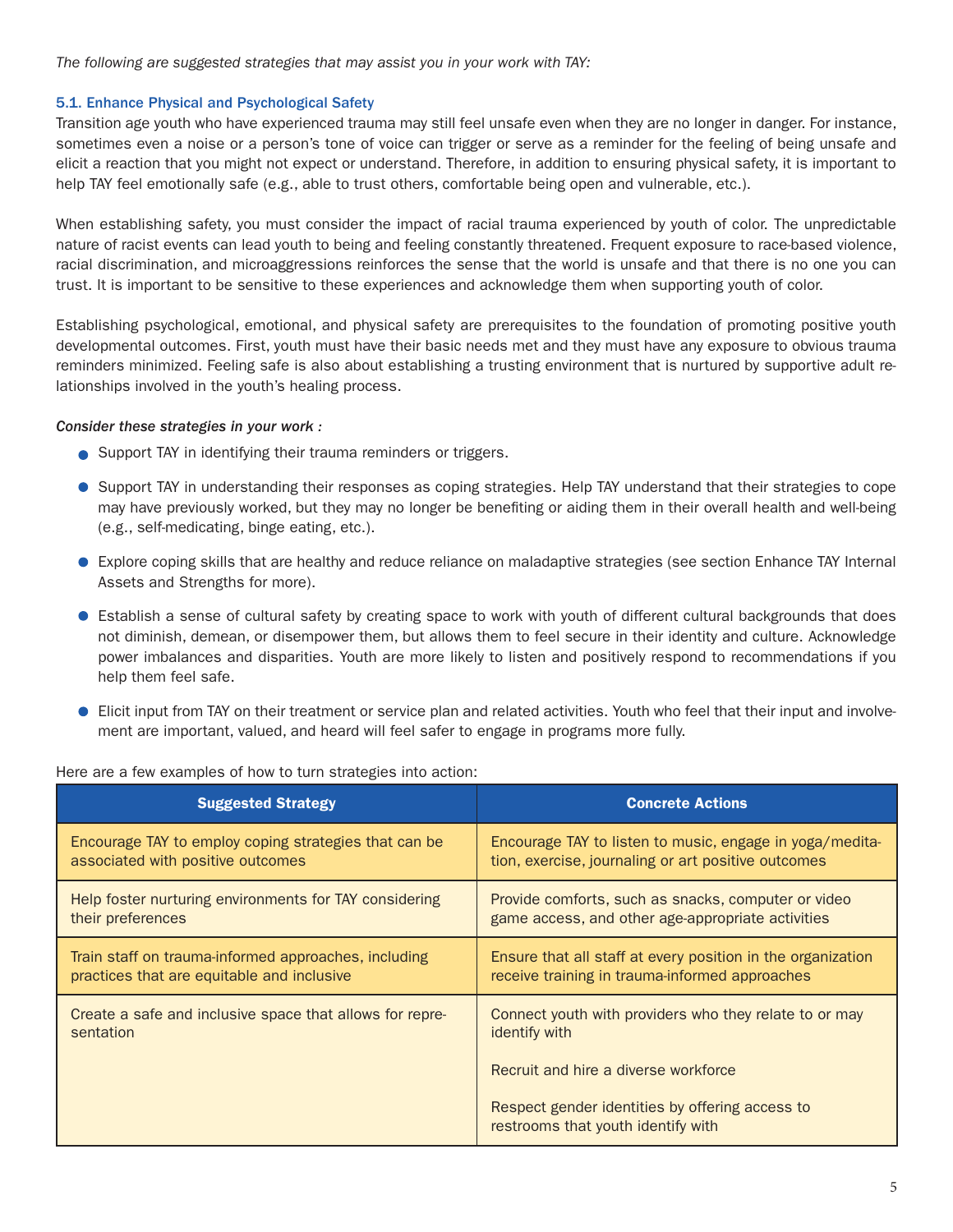#### 5.1.2. Strengthen Relationships Between Providers and TAY

Relationships matter for youth and young adults. Although you recognize the importance of relationships, it can be challenging to help TAY develop the skills to strengthen their relationships. Relationship-building skills are especially critical for youth involved in multiple systems, who are experiencing homelessness or housing instability, or disconnected from caregivers or other caring adults.

Building safe, stable, and nurturing relationships is fundamental to supporting young people. It is also equally important for you, as a provider, to manage your own emotional reactions to a youth's concerns and responses. To engage with, provide effective services, and support young people and families, it is critical to demonstrate commitment to respecting a youth's cultures and strengths. Be aware of the importance of their relationships and support them within their own culture to promote well-being.

#### *Consider these strategies in your work:*

- **Discuss Mutual Respect** 
	- View a youth as a whole individual, including their cultures, perspectives, behaviors, expressed ideas, and experiences from a non-judgmental stance.
	- Be mindful not to pry or ask youth to relive their traumatic experiences. Wait for youth to bring up these issues when they feel comfortable sharing them.
- Build Trust
	- Develop trust through genuineness, consistency, dependability, and transparency.
	- Be patient as it takes time to develop trust in any relationship. It takes longer when trust has been broken by the experiences of trauma and loss.
	- Recognize that a sense of trust is informed by culture. Building trust takes longer when there are cultural barriers and even longer when there has been historical and/or racial trauma.
	- Understand that young people may have hesitation about accessing support and building relationships.
	- Know that it is impossible to build trust if you buy into stereotypes and do not see a youth for who they are without biases.
	- Create a positive and effective communication process.
- **Identify Individual Needs** 
	- Be aware of how youth connect with significant others, including extended family members, friends, and community resources.
	- Demonstrate an authentic desire to learn from youth and listen and respond to their needs and preferences.
	- Commit to understanding individual experiences of historical and racial trauma, differences in culture, gender identity, sexual orientation, and views on health, well-being, and healing or recovery.
- **Provide Culturally Responsive Care** 
	- Help youth build resilience and do not forget to include their cultural strengths.
	- Explore with youth their cultural identity when appropriate and if they want to share. Culture can be an extraordinary protective factor for youth.
	- Recognize and respect a youth's cultural beliefs about attachment, coping, and healing.
	- Collaborate with TAY to integrate their culture into their care.
	- Recognize that members of the same racial or ethnic group may have very different life experiences, emotions, and responses. Be careful not to generalize about groups of people.
	- Acknowledge and support a youth's efforts to make meaning of what happened to them. Understand that this occurs at the intersection between their trauma experiences and their culture.

Culture can be a way to ground young people in a solid sense of meaning, self-perception, and purpose. A positive sense of ethnic-racial identity is linked to emotional well-being and protection against the harmful effects or racial trauma.

that's their whole perception. That's how they treat you. It spreads throughout the community... you need to prove yourself to other staff. You have to work extra hard and prove them wrong." – Transition Age Youth

"When they label you,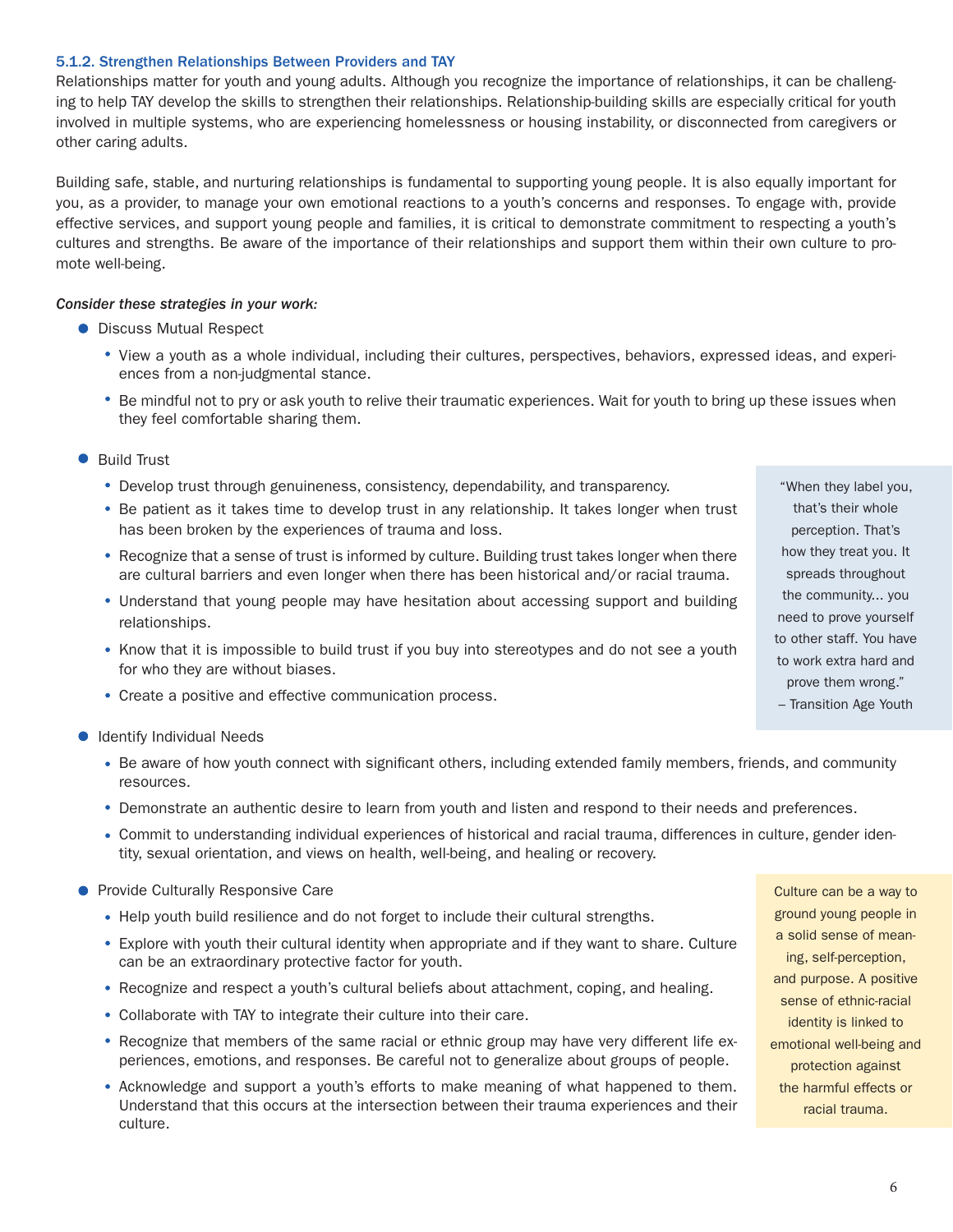#### **Empower Youth**

- Practice strategies that share power and decision-making with youth instead of using "power over" youth strategies. One of the distinctive characteristics of trauma is a loss of power and control. This is often exacerbated for youth involved in multiple systems who may view their caseworkers, probation officers, and teachers as authority figures who have the ability to drastically alter their lives, leaving youth feeling increasingly helpless.
- Establish norms and discuss what power each person has and how it manifests itself in society and ensure acknowledgment of these realities in your interactions with TAY.
- Recognize power dynamics and work to level these power differentials between TAY and providers.
- Approach decisions involving TAY with transparency and active involvement of the youth to the fullest extent possible.
- Place yourself in the same situation as the youth you serve. Then consider how it would feel if you were not able to give input about where you live or work.
- Foster Genuineness and Strengthen Communication
	- Genuinely listen to TAY to understand their needs and current circumstances and to meet them where they are at.
	- Practice open and honest dialogue about services, including discussing limitations that may exist due to hierarchical processes.
	- Practice empathy and empathetic listening not sympathy.
	- Communicate with TAY in concrete, straightforward language.
	- Remain present, interested, and curious.
	- Demonstrate reliability and consistency in the relationship.

#### Here are a few examples of how to turn strategies into action:

| <b>Suggested Strategy</b>     | <b>Concrete Actions</b>                                                                                                          |
|-------------------------------|----------------------------------------------------------------------------------------------------------------------------------|
|                               | Let TAY know they are the experts on their lives and experience.                                                                 |
|                               | Respect that some youth's interpretations, experiences, and practices may differ from your own.                                  |
|                               | Maintain an open-door policy and support open and transparent communication with TAY.                                            |
|                               | Encourage TAY to talk confidentially with providers and give suggestions and feedback without<br>concern about being criticized. |
|                               | Act on suggestions offered by youth.                                                                                             |
| <b>Discuss Mutual Respect</b> | Celebrate the work and milestones you accomplish together as well as what youth accomplish on<br>their own.                      |
|                               | Establish and model boundaries, encourage youth to develop their own boundaries with provid-<br>ers.                             |
|                               | Create shared ground rules for mutual respect and model and refer to ground rules when neces-<br>sary.                           |
|                               | Respect youth choices, culture, and values.                                                                                      |
|                               | Support a youth's decision-making process.                                                                                       |

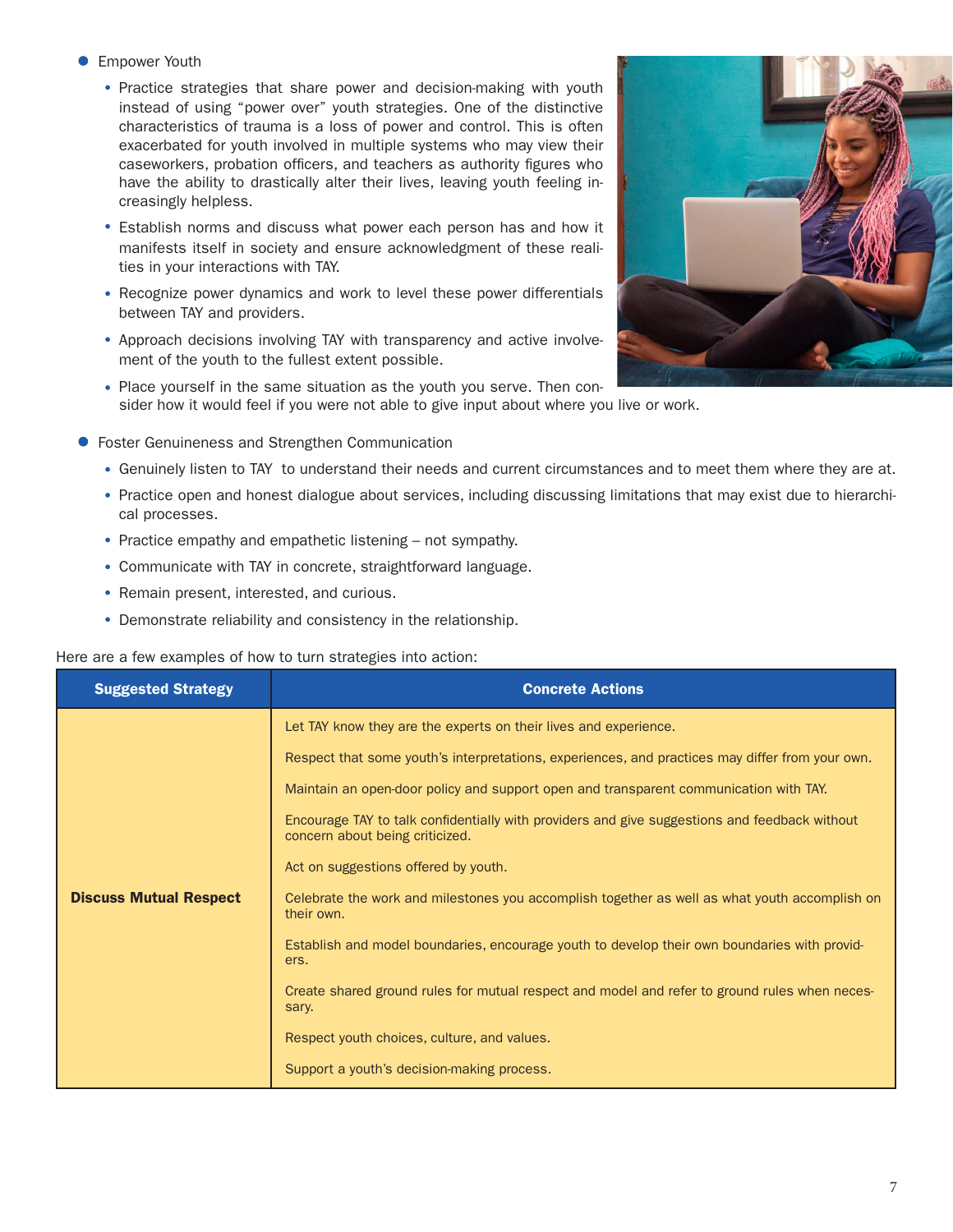|                                                                       | Share information – be honest about agency and practice guidelines that might drive a response,<br>for example if a TAY shares a desire to hurt themselves.                                                                                                       |
|-----------------------------------------------------------------------|-------------------------------------------------------------------------------------------------------------------------------------------------------------------------------------------------------------------------------------------------------------------|
| <b>Build Trust</b>                                                    | Let youth know what to expect as much as possible.                                                                                                                                                                                                                |
|                                                                       | Remain honest and transparent.                                                                                                                                                                                                                                    |
|                                                                       | Follow through on agreements.                                                                                                                                                                                                                                     |
|                                                                       | Get to know and understand what is important to the youth and honor that in communication and<br>interaction.                                                                                                                                                     |
|                                                                       | Ask questions with curiosity and non judgement.                                                                                                                                                                                                                   |
|                                                                       | Respect the privacy of youth/young adults.                                                                                                                                                                                                                        |
|                                                                       | Follow the youth/young adult's process in relationship building.                                                                                                                                                                                                  |
| <b>Provide Culturally</b><br><b>Responsive Care</b>                   | Help connect youth with others from their own cultural background and belief system in order to<br>promote and maintain resilience.                                                                                                                               |
|                                                                       | Ask youth what their preferred language or primary language is and provide services in that<br>language if available.                                                                                                                                             |
|                                                                       | Integrate a trauma-informed interpreter when possible to increase the youth's sense of safety.                                                                                                                                                                    |
|                                                                       | Be culturally attuned - explore trauma in relation to the youth's culture. Listen to and integrate<br>the youth's own terms for what they are experiencing. It is important to hear, in the youth's own<br>words, what their traumatic experience means for them. |
| <b>Empower Youth</b>                                                  | Pratice "power with" strategies instead of "power over" strategies – include TAY in decision-mak-<br>ing processes to ensure their voice is heard and valued.                                                                                                     |
|                                                                       | Develop goals, action plans, and agreements collaboratively.                                                                                                                                                                                                      |
|                                                                       | Create an equal playing field with TAY where there is engagement on both sides and youth are in<br>control of their desired outcomes for life.                                                                                                                    |
|                                                                       | Be aware of the inherent ways providers have "power over" youth.                                                                                                                                                                                                  |
| <b>Foster Genuineness and</b><br><b>Strengthen Communica-</b><br>tion | Practice open and honest dialogue about the depth of service and express upfront limitations<br>created through hierarchical processes.                                                                                                                           |
|                                                                       | Communicate with TAY on their level and follow up to make sure they understand what you have<br>been talking about.                                                                                                                                               |
|                                                                       | Don't be distracted while you are talking, utilize active listening skills so you can be fully present.                                                                                                                                                           |

While you may not constantly know what to do, you can always listen, empathize, support, and enhance the capacity of youth to succeed.

#### 5.1.3. Enhance TAY Internal Assets and Strengths

You can support TAY by using an asset-building approach and acknowledging the strengths youth possess. Internal assets can include positive commitments, skills, and values that TAY can develop and use to help guide their choices and actions. You can help enhance the development of internal assets by promoting strong positive values, social competencies, a healthy, positive identity, and maintaining consistency in support.

#### *Consider these strategies in your work:*

- **•** Facilitate Positive Identity
	- Encourage TAY to consider and focus on positive views of themselves, their sense of power, purpose, and worth.
	- Focus on and identify strengths and opportunities where youth can use them.
	- Explore opportunities to increase self-efficacy and autonomy while providing space to make mistakes without disproportionate consequences.
	- Provide concrete opportunities for self-reflection.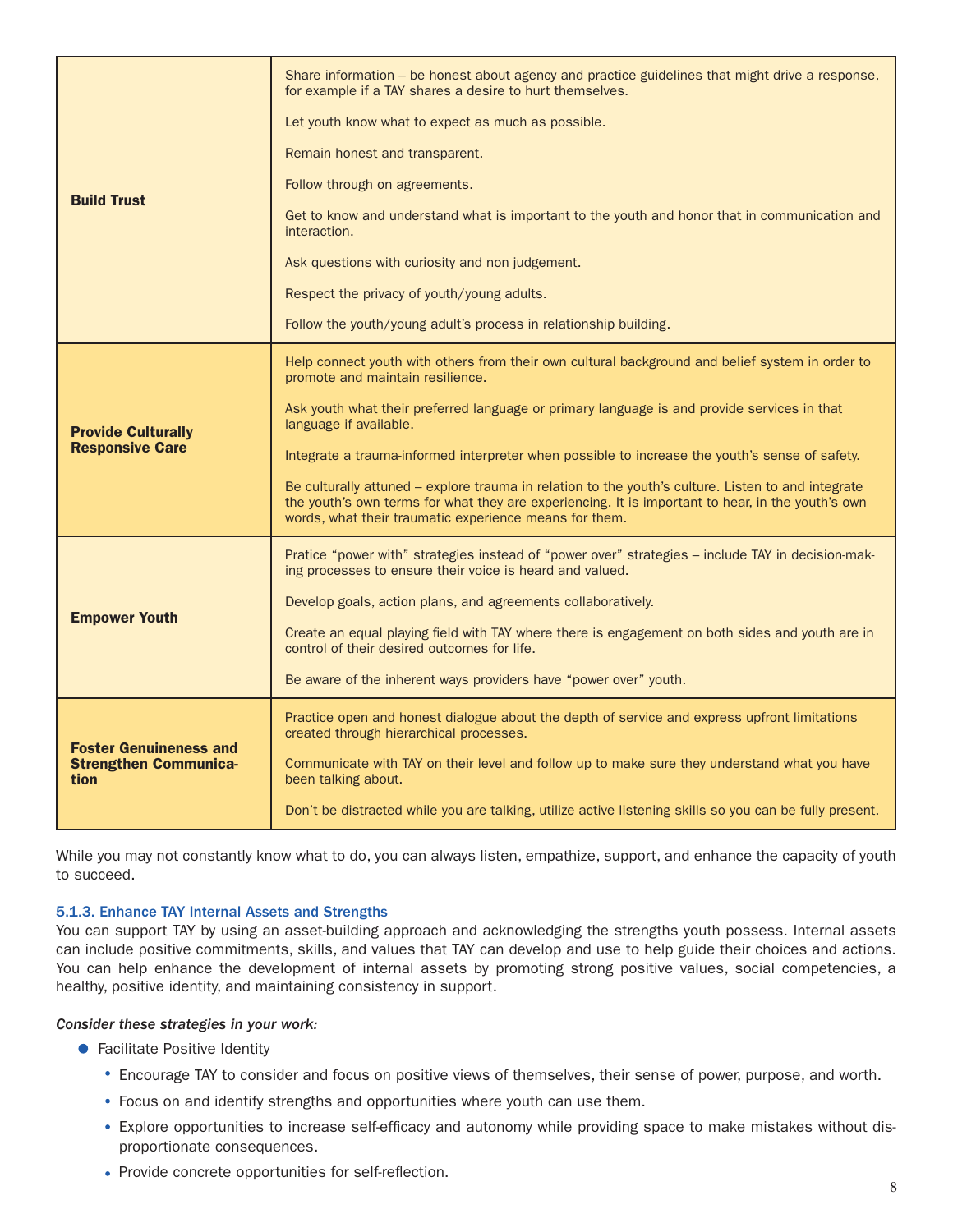- **Emphasize Commitment to Learning** 
	- Develop opportunities for TAY to practice critical thinking skills.
	- Assist TAY in identifying areas of interest where they may want to explore and build skills.
	- Encourage and model an attitude of curiosity and ongoing learning with TAY.
- **Promote Positive Outlook in Relation to Circumstance** 
	- Guide TAY in identifying priorities and choices. You can help with seeking opportunities to nurture and instill values.
	- Help TAY connect with their positive identity to help them see their circumstances in a positive light.
- Support Healthy Coping Strategies
	- Encourage and help youth develop skills in using calming, regulating, and de-escalation activities.
	- Practice interpersonal skills to help TAY develop and maintain supportive relationships.
	- Practice authentic engagement strategies with TAY.
	- Model personal coping strategies with TAY.
	- Search for opportunities to introduce new coping strategies.

#### Here are a few examples of how to turn strategies into action:

| <b>Suggested Strategy</b>                                             | <b>Concrete actions</b>                                                                                                                                                                                                                                                                                                                                                                                                                        |
|-----------------------------------------------------------------------|------------------------------------------------------------------------------------------------------------------------------------------------------------------------------------------------------------------------------------------------------------------------------------------------------------------------------------------------------------------------------------------------------------------------------------------------|
| <b>Facilitate Positive Identity</b>                                   | Explore with youth what they see internally about themselves and help them to reframe their<br>narrative if necessary.<br>Ask questions directly to help youth to better understand who they are.<br>Normalize a youth's experience as much as possible.                                                                                                                                                                                       |
| <b>Emphasize Commitment</b><br>to Learning                            | Acknowledge that there are different paths of learning. Learning can be self-guided and can<br>include things like taking a course in an area of interest such as photography or exploring new<br>coping skills like learning about mindfulness or yoga.<br>Ask TAY their opinions, explore their interests, and create a space for self-reflection.                                                                                           |
| <b>Promote Positive Outlook in</b><br><b>Relation to Circumstance</b> | Help reframe the negatives that are being presented in a situation and discuss the strengths a<br>youth has to meet those challenges.<br>Point out opportunities to use strengths in circumstances that may be difficult.                                                                                                                                                                                                                      |
| <b>Support Healthy Coping</b><br><b>Strategies</b>                    | Talk with youth about what coping strategies they have tried that are helpful and those that are<br>unhelpful.<br>Suggest the use of a "coping skills jar" which includes a range of techniques that youth can<br>pull from, including music, art, yoga, meditation or mindfulness activities, games, etc.<br>Talk with others and identify additional coping strategies for TAY.<br>Help TAY track their stressors and reminders or triggers. |

#### 5.1.4. Develop TAY External Resources and Supports

Transition age youth need external resouces and support in order to help them be successful. As a provider, you can establish safe environments and offer opportunities for access to these resources and supports.

#### *Consider these strategies in your work:*

- Identify Opportunities for Empowerment, Connection, and Skill-building
	- Build relational and community supports (e.g., engagement in positive activities and supportive relationships with peers, mentors, and family members).
	- Create a mutual understanding of boundaries and expectations between TAY, their peers, and other adults.
	- Connect TAY to needed transition services early on in the transition process.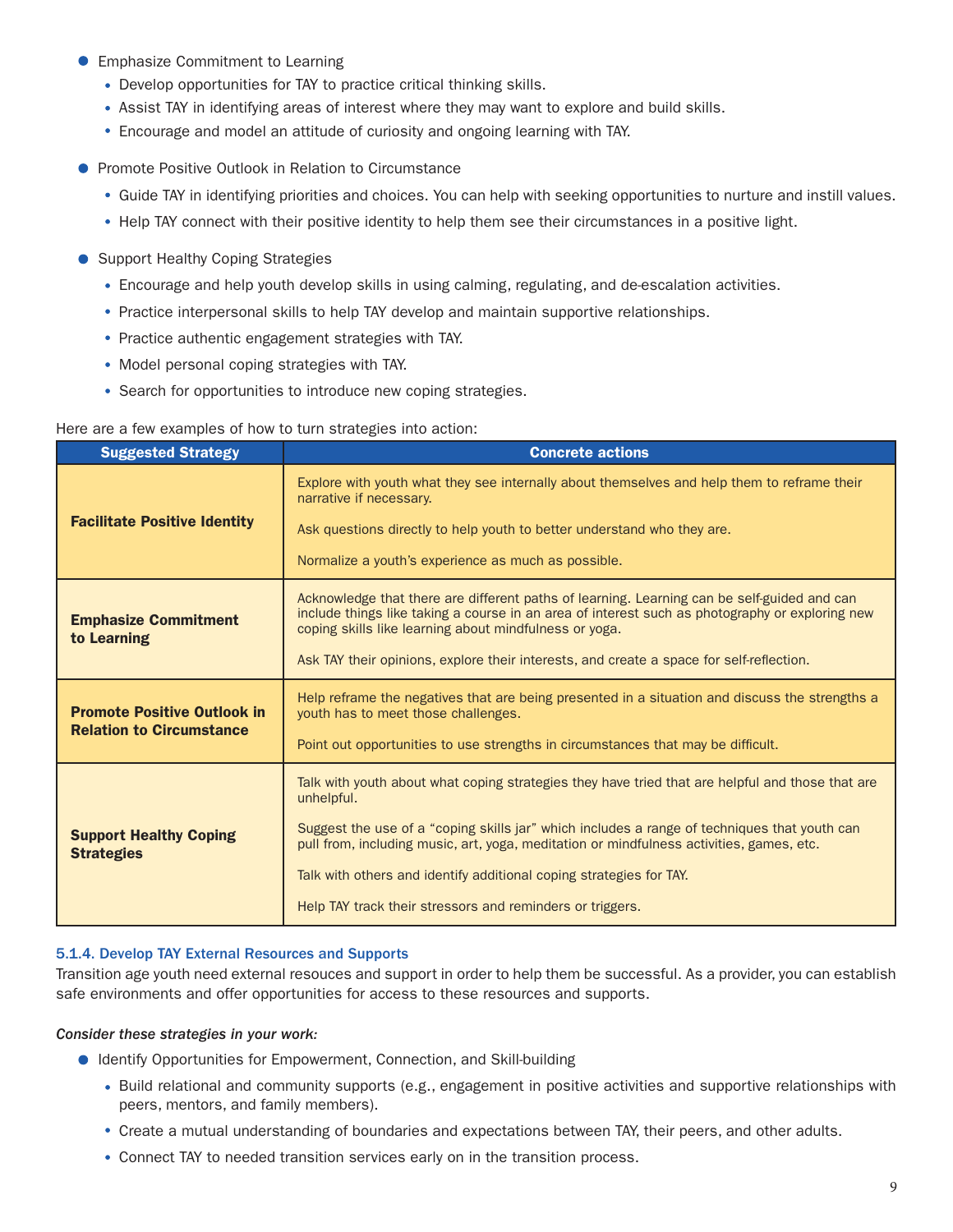- Consider connection to a range of services and resources as relevant to each individual youth, including education, employment, mentorship, sexual health, mental health, substance abuse, etc.
- Facilitate discussions and normalize the importance of these services moving into adulthood for continued growth and development, recovery from trauma, and to foster continued independence and empowerment.

Here are a few examples of how to turn strategies into action:

| <b>Suggested Strategy</b>                                                                        | <b>Concrete Actions</b>                                                                                                                                                                                                                                                                                                    |
|--------------------------------------------------------------------------------------------------|----------------------------------------------------------------------------------------------------------------------------------------------------------------------------------------------------------------------------------------------------------------------------------------------------------------------------|
| <b>Identify Opportunities for</b><br><b>Empowerment, Connection and</b><br><b>Skill-Building</b> | Engage adult allies and/or peer mentors. This may be used to create an environment<br>where TAY feel comfortable sharing their stories in positive and meaningful ways.<br>Connect TAY to services that help them self-regulate and de-escalate (i.e., yoga, mind-<br>fulness, meditation, and using a coping skills jar). |
|                                                                                                  | Engage in transition services early on to build a greater understanding of resources<br>and a sense of independence                                                                                                                                                                                                        |

#### 6. Working with trauma-exposed TAY can cause secondary traumatic stress for providers.

The experience of listening to traumatic stories and witnessing the impact of trauma on TAY may take an emotional toll on you and disrupt your functioning and ability to engage in professional activities. This is not uncommon, and it is important to develop an awareness of how working with individuals impacted by trauma may also impact you and your colleagues. There are ways to build resilience and address secondary traumatic stress at both the individual and the organizational level. Strategies to address secondary trauma are most successful when your organization supports them.

Organizations that address secondary trauma benefit by having a healthy and functioning workforce critical to delivering quality services. Some practices that support this healthy workforce include:

- **•** Implementing flexible schedule policies.
- **Providing daycare services for staff.**
- **Providing access to mental health resources.**
- **Offering overall self-care support systems at work.**

You need to be able to take care of yourself in order to you support TAY. It is recommended that you engage in counseling for yourself, when needed, and practice self-care to support your mental health.

For more information on secondary traumatic stress and strategies for intervention, please see our additional resources:

#### Secondary Traumatic Stress Fact Sheet:

https://www.nctsn.org/sites/default/files/resources/fact-sheet/secondary\_traumatic\_stress\_child serving\_professionals.pdf

#### Strategies for Self-Care:

https://www.nctsn.org/sites/default/files/resources/fact-sheet/taking\_care\_of\_yourself.pdf